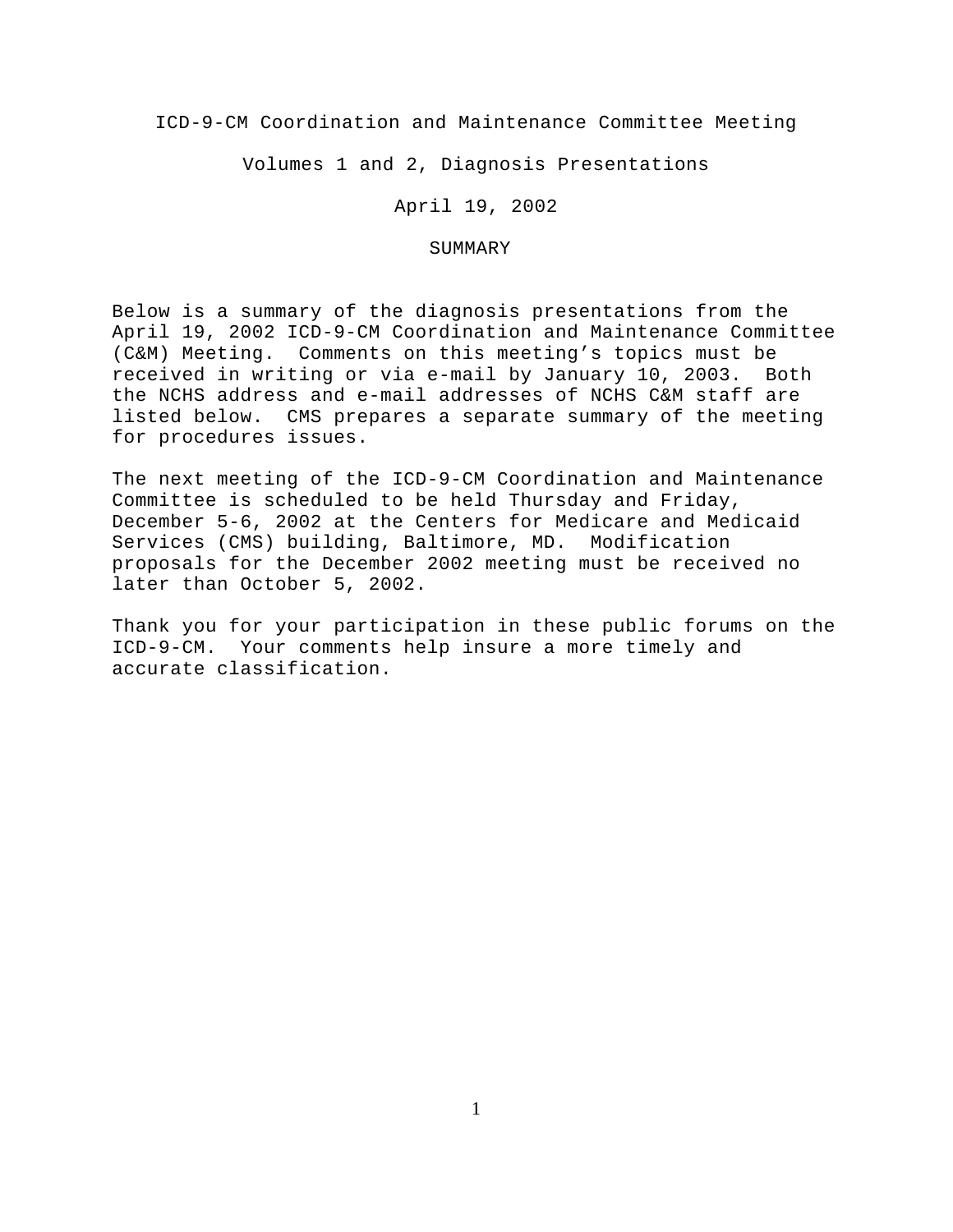| ICD-9-CM Coordination and Maintenance Committee Meeting<br>ICD-9-CM Volume 1 and 2, Diagnosis Presentations<br>April 19, 2002                            |                                                     |
|----------------------------------------------------------------------------------------------------------------------------------------------------------|-----------------------------------------------------|
| Mailing Address:                                                                                                                                         |                                                     |
| National Center for Health Statistics<br>ICD-9-CM Coordination and Maintenance Committee<br>6525 Belcrest Road, Room 1100<br>Hyattsville, Maryland 20782 |                                                     |
| Fax: $(301)458-4022$                                                                                                                                     |                                                     |
| Donna Pickett:                                                                                                                                           | Room 1100 (301) 458-4200<br>E-mail: dfp4@cdc.gov    |
| Amy Blum:                                                                                                                                                | Room 1100 (301) 458-4200<br>$E$ -mail: alb8@cdc.gov |
| David Berglund:                                                                                                                                          | Room 1100 (301)458-4200<br>$E$ -mail: zhc2@cdc.gov  |
| Lizabeth Fisher:                                                                                                                                         | Room 1100 (301)458-4200<br>$E$ -mail: llw4@cdc.gov  |
|                                                                                                                                                          |                                                     |

NCHS Classifications of Diseases web page: http://www.cdc.gov/nchs/icd9.htm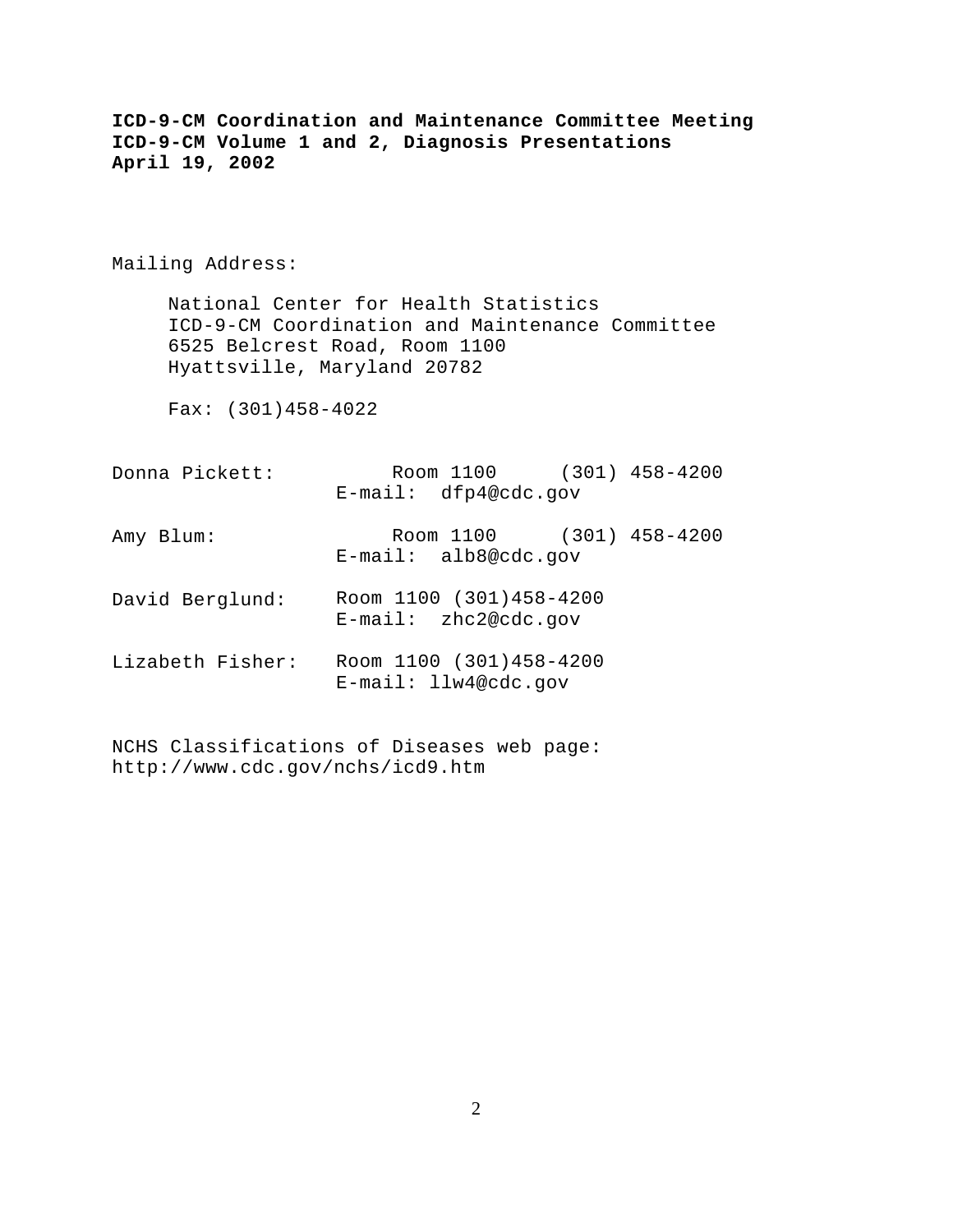Welcome and Announcements

Donna Pickett welcomed all in attendance to the diagnosis portion of the C&M meeting.

The time line for diagnosis changes, included in the proposal packet, was reviewed. Changes to ICD-9-CM resulting from the topics discussed today, if approved, would become effective on October 1, 2003. New proposals must be received at NCHS by October 5, 2002 to be considered for presentation at the December 2002 meeting.

A summary of today's meeting as well as related presentations and statements will be posted to the NCHS Classifications of Diseases web site within a few weeks.

Ms. Pickett also presented changes made to the external cause codes in ICD-9-CM to allow classification of injury by terrorism. These changes were made in response to the September 11, 2001 events. These same changes were also made to ICD-10 for mortality coding, but they will be used only in the United States. The changes to ICD-9-CM will take effect on October 1, 2002 with the other changes to Volumes 1 and 2 of the classification. These changes as well as additional background information are currently available on the NCHS Classifications of Diseases web site.

Additionally, Ms. Pickett presented an overview of the changes to the ICD-9-CM coding guidelines. These changes are the result of work between the Co-operating parties for ICD-9-CM. The format of the guidelines has been revised and there has been very slight change to the content. These will be posted on the web site also.

A PowerPoint file is available as an attachment to the minutes which provides highlights of both of these presentations.

Ms. Pickett presented an update to the hearings on HIPAA code set issues. The hearings held by the Subcommittee on Standards and Security, which is part of the National Committee on Vital and Health Statistics, are the first step

3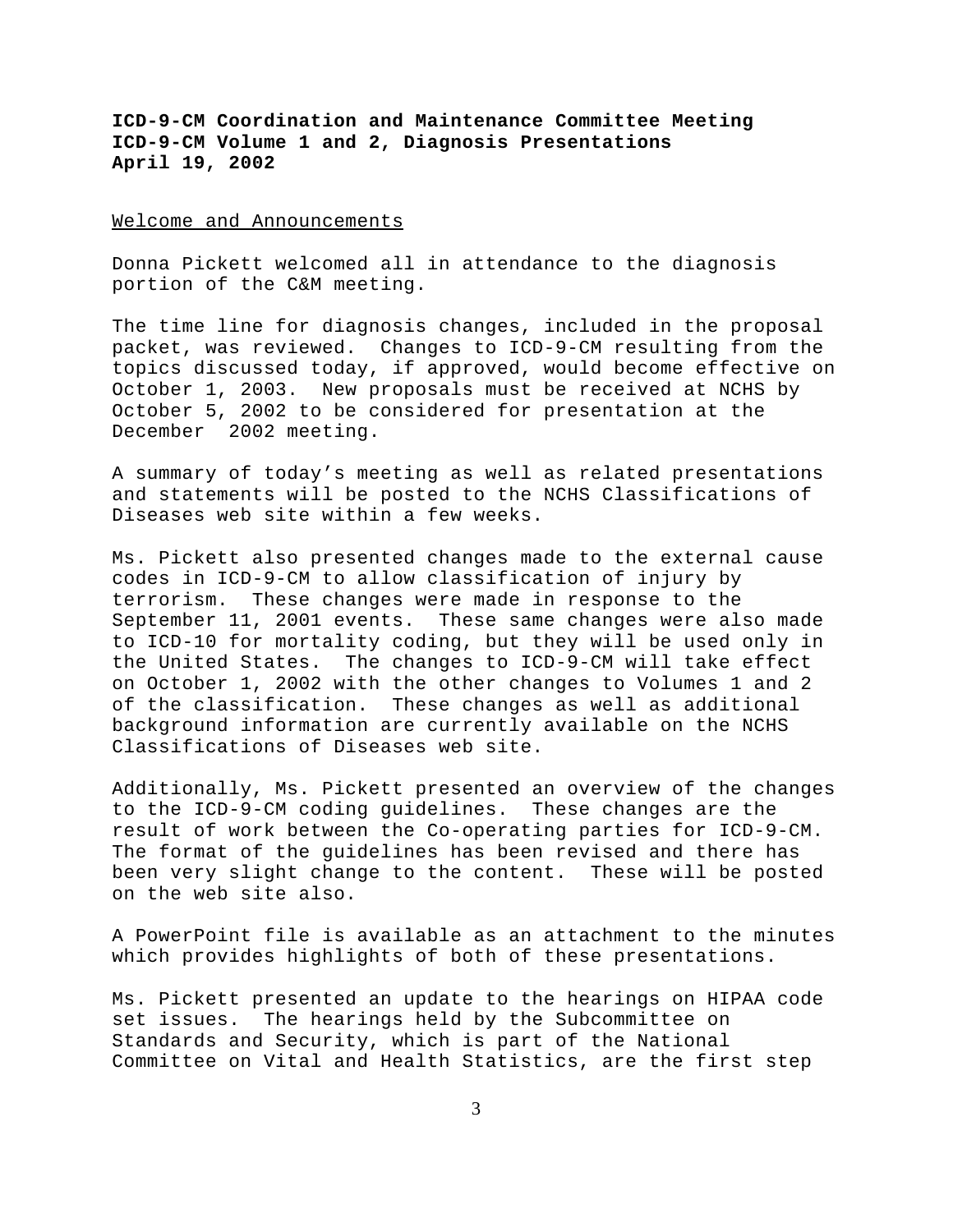to requesting that ICD-9-CM be replaced by ICD-10-CM and ICD-10-PCS. The next hearing is scheduled for May 29-30, 2002. Meeting transcripts, minutes, live broadcast and archived meeting broadcasts may be accessed on the National Committee on Vital and Health Statistics web site, http://www.ncvhs.hhs.gov/

Continuing Education certificates were made available at the conclusion of the meeting.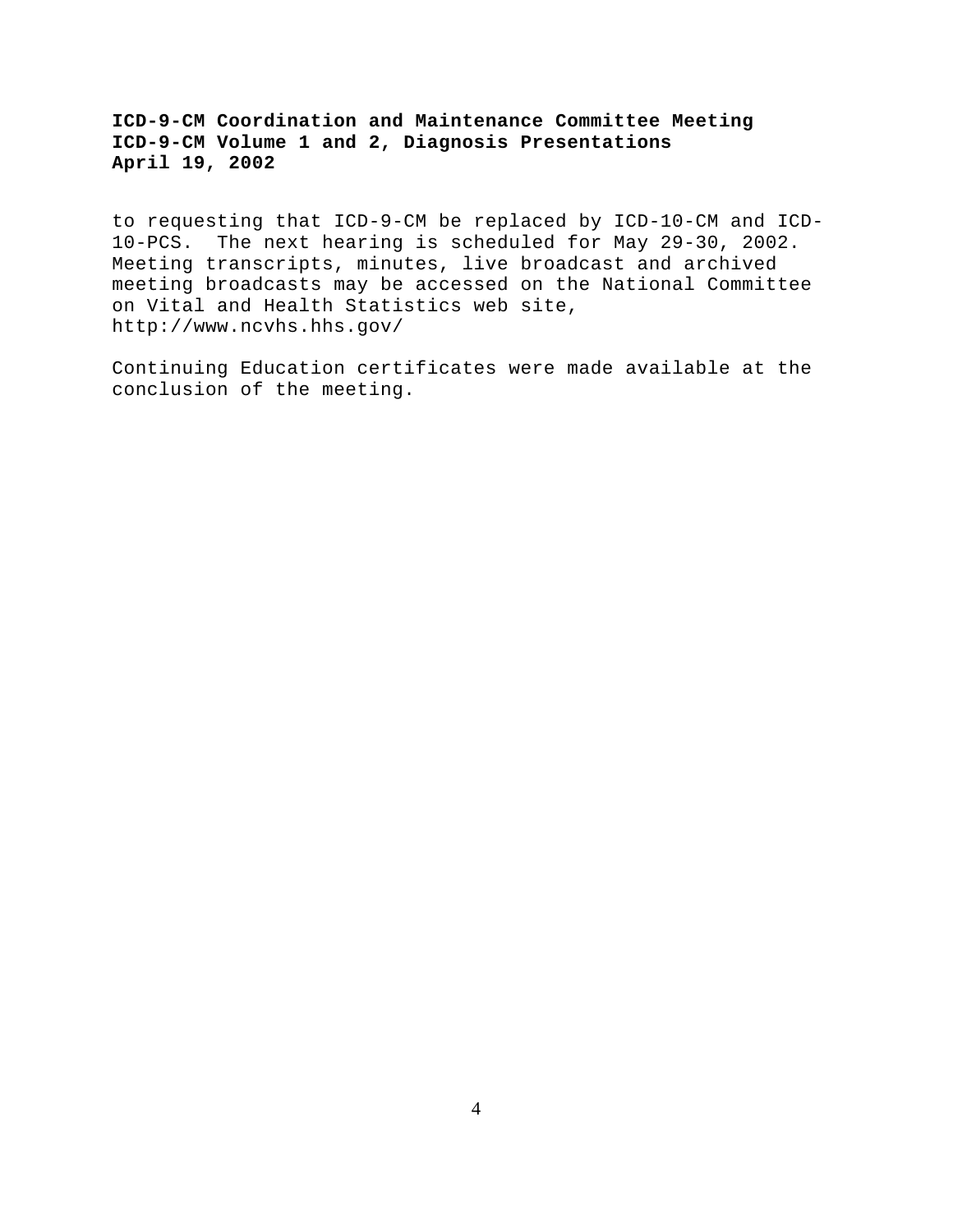SUMMARY OF COMMENTS AND DISCUSSION OF VOLUMES 1 AND 2 TOPICS The following topics were presented at the meeting. (See attached topic packet):

### Neurologic conditions

Laura Powers, M.D., representing the American Academy of Neurology presented three proposals for changes to the classification. The first was to create a unique code for muscle weakness. One participant suggested to exclude muscle weakness from the current code 728.9, Unspecified disorder of muscle, ligament, and fascia. This is where muscle weakness is currently indexed.

There were no comments on the proposal requesting to create a unique code for memory loss.

The third proposal presented asked to create a unique code for specific types of encephalopathy. Currently metabolic encephalopathy is indexed to Delirium, and is coded to the category of 293, Transient organic psychotic conditions. One participant suggested adding "specified" to the title for proposed code 348.39, Other encephalopathy. It was also suggested to add hepatic encephalopathy to the 348.39 excludes list. Hepatic encephalopathy is currently indexed to 572.2, Hepatic coma.

A participant commented that in the 1993, 1st Quarter issue of "AHA Coding Clinic for ICD-9-CM", it was recommended to code the underlying cause for metabolic encephalopathy, and asked whether this should still be the case. Dr. Powers indicated that this is always due to an underlying cause, but that there are many possible causes. It was suggested to use the new convention "Code, if applicable, any causal condition first" and that the sequencing for this proposed code will need to be reviewed.

## Myasthenia gravis in crisis

Comments following this presentation were to include " acute myasthenia gravis in exacerbation" to proposed code 358.01, myasthenia gravis in crisis. Also, it was suggested to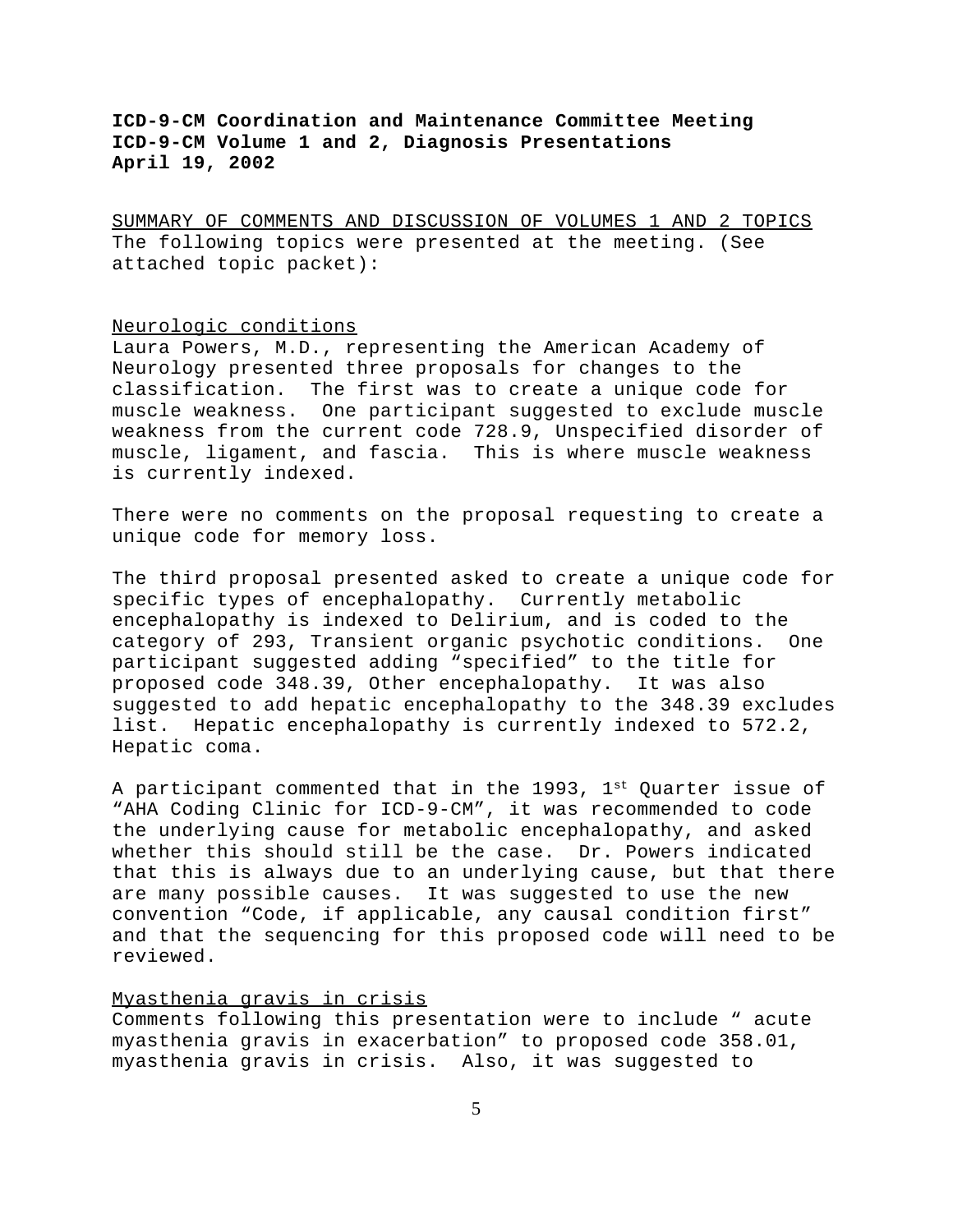exclude "cholinergic crisis" from this code. A comment addressed whether there would be documentation in the medical record to support use of this code. Currently they see a patient with myasthenia gravis, admitted to the ICU and placed on a ventilator but the term "in crisis" is not used in the record. This would require some physician education about the terms and codes available in the classification.

The topic packet has been revised based on the comments of Dr. Powers. The new code titles for these codes read myasthenia gravis not in acute exacerbation and in acute exacerbation.

# Long-term antiplatelet/antithrombotic and anti-inflammatory use

Many questions raised involved how aspirin should (would) fit into this proposal. One participant questioned whether you would have documentation that the patient was taking the drug long term and whether this was under a physician's supervision or not (as in the case of over the counter aspirin use).

History of Extracorporeal Membrane Oxygenation (ECMO) There were no comments on this proposal.

Pediatric pre-birth visit for expectant mother There were no comments on this proposal.

## History of drug use

A participant indicated that "AHA Coding Clinic for ICD-9-CM" recommended use of codes from category 305, Nondependent abuse of drugs with 5<sup>th</sup> digit 3, in remission for these cases. Based on this comment this proposal has been removed from the topic packet.

Delayed separation of umbilical cord There were no comments on this proposal.

Vaccination for RSV There were no comments on this proposal.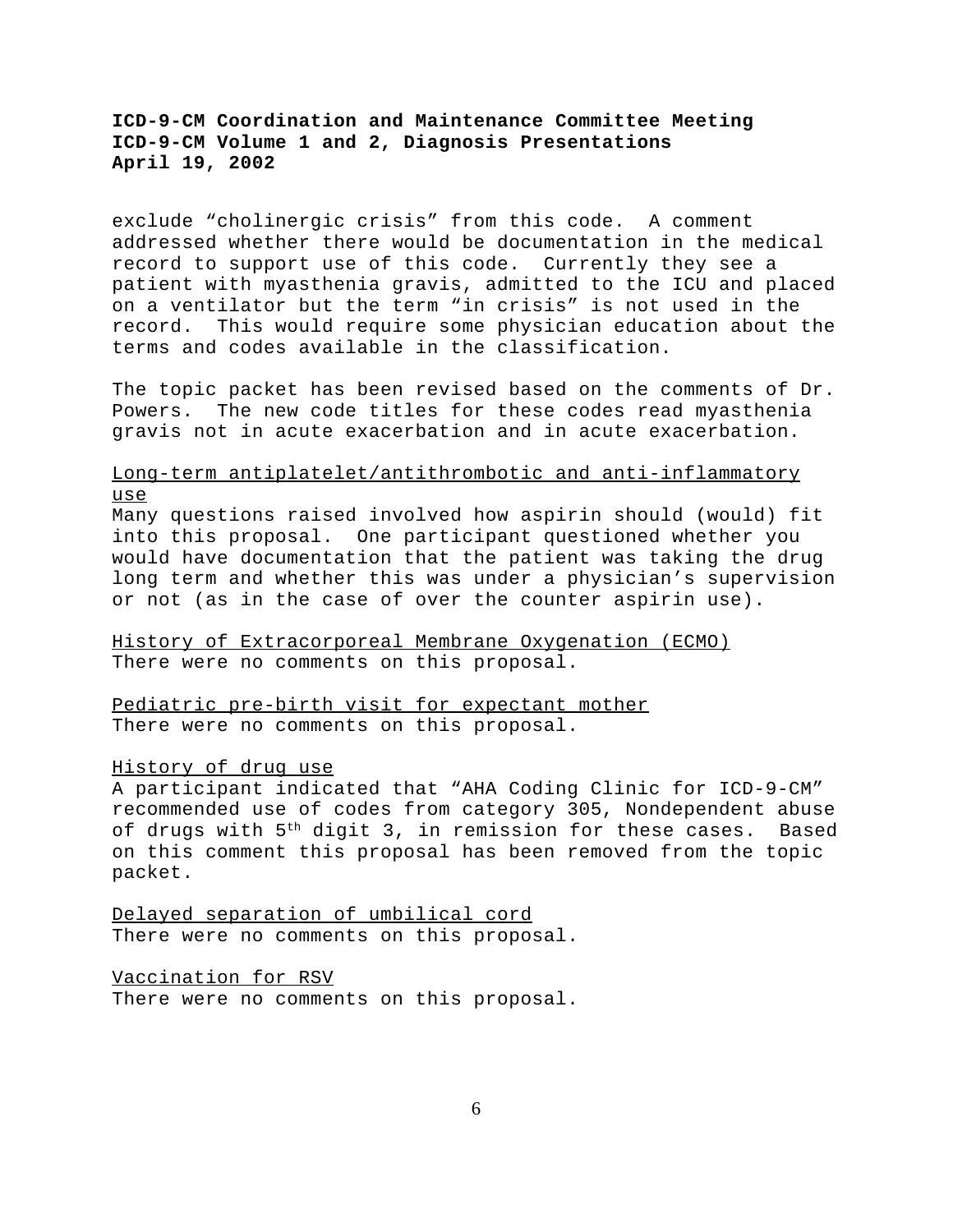#### Bleeding esophageal ulcer

It was suggested to exclude bleeding esophageal varices from this code.

#### Encounter for lengthening of growth rod

It was suggested to add another code for removal of internal fixation device, since most of the current use of code V54.0 is for that purpose. It was further suggested that the order of the new codes be removal of fixation device, lengthening/adjustment of growth rod, and other aftercare of internal fixation device.

The proposal in the topic packet has been revised based on these suggestions.

Decreased libido There were no comments on this proposal.

Facial weakness

It was suggested to exclude facial weakness due to CVA.

### Asthma

There were no comments regarding this proposal other than coders will need direction on the use of the new codes when there is also an acute exacerbation.

#### Sickle cell disease

It was suggested to add "in sickle cell disease" to the title of proposed code 517.3, Acute chest syndrome. This would help reduce confusion of this with other chest pain/chest wall syndrome codes. It was pointed out that the code 517.3 can only be used in conjunction with coding sickle cell disease as an underlying cause.

# Encounter for insulin pump training and titration\Insulin pump status

A participant pointed out that insulin pump status is not a postsurgical state. The patient is instructed in the insertion and placement of a subcutaneous needle connected to the pump which is worn externally. There is an internal pump being developed but this currently is still experimental.